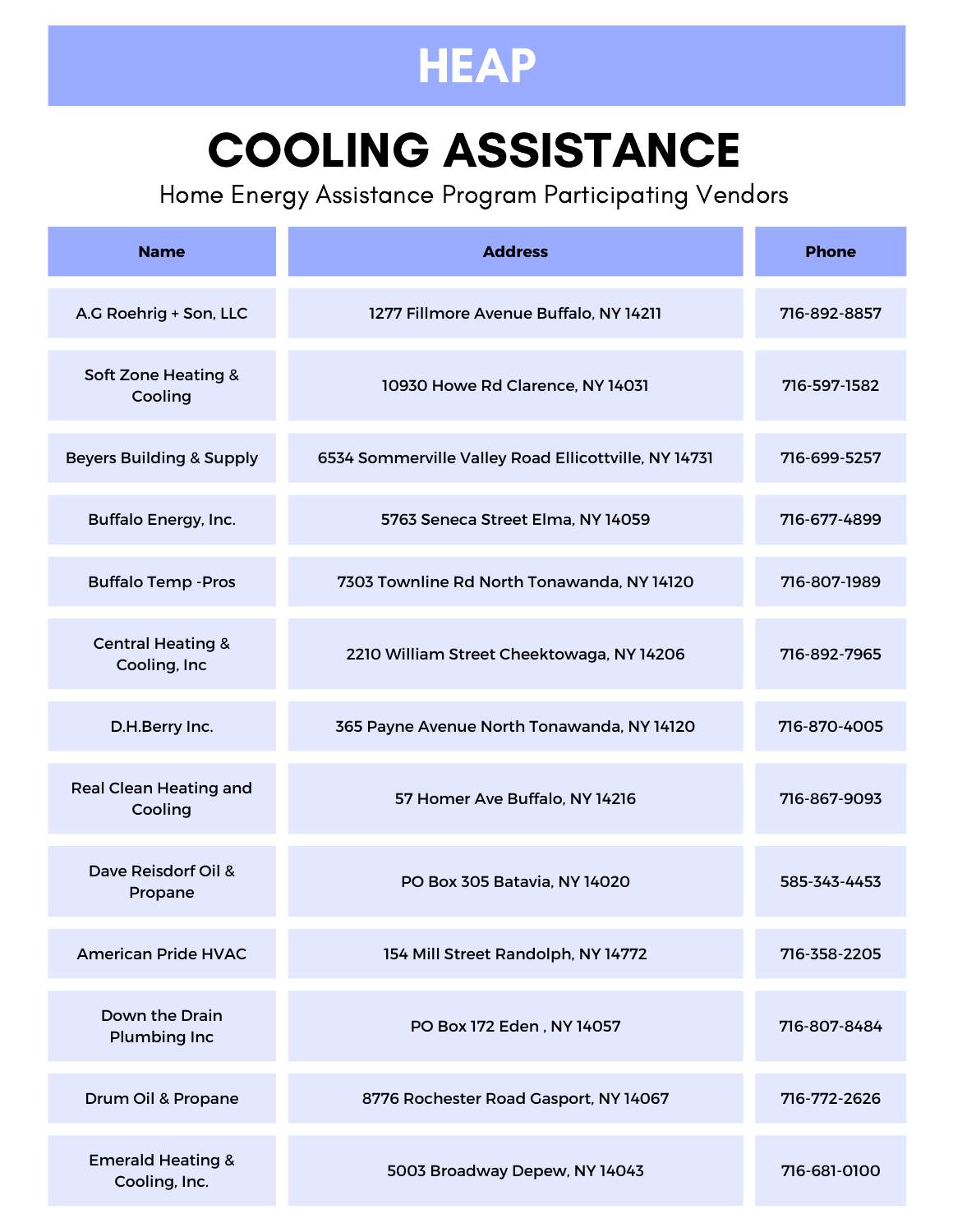# COOLING ASSISTANCE

| <b>Name</b>                                                                | <b>Address</b>                              | <b>Phone</b> |
|----------------------------------------------------------------------------|---------------------------------------------|--------------|
| <b>Energy Saving Solutions</b><br><b>LLC</b>                               | 132 Nantucket Dr E Cheektowaga, NY 14225    | 716-901-4147 |
| <b>Keiffer Southtown Ent</b>                                               | 4945 Southwestern Blvd Hamburg, NY 14075    | 716-649-3866 |
| <b>GM Mechanical</b>                                                       | 408 Voorhees Ave Buffalo, NY 14216          | 716-548-7755 |
| <b>Hankerson Heating &amp; Air</b>                                         | 32 Goering Avenue Cheektowaga, NY 14225     | 716-570-3982 |
| <b>Hertel Hardware &amp;</b><br><b>Plumbing Co</b>                         | 250 Ramsdell Buffalo, NY 14216              | 716-875-3900 |
| <b>JJB Mechanical LLC</b>                                                  | 235 Elmdorf Avenue Rochester, NY 14619      | 585-498-9280 |
| Johnson - Whitmeyer<br><b>Plumbing Heating &amp;</b><br><b>Cooling LLC</b> | PO Box 168 Lakewood, NY 14750               | 716-488-1400 |
| JR Swanson Plumbing Co<br><b>Inc</b>                                       | 413 103rd Street Niagara Falls, NY 14304    | 716-283-3802 |
| <b>Klemat Plumbing &amp;</b><br><b>Heating Inc</b>                         | 3280 South Park Avenue Lackawanna, NY 14218 | 716 826 0002 |
| <b>Les Sworts Contract</b><br><b>Services</b>                              | 174 North Second Allegany, NY 14706         | 716-790-0165 |
| Matthew Kanderfer Inc                                                      | PO Box 1046 Tonawanda, NY 14151             | 716-893-8376 |
| <b>Maunz Co Inc</b>                                                        | 387 East Delavan Avenue Buffalo, NY 14214   | 716-886-3130 |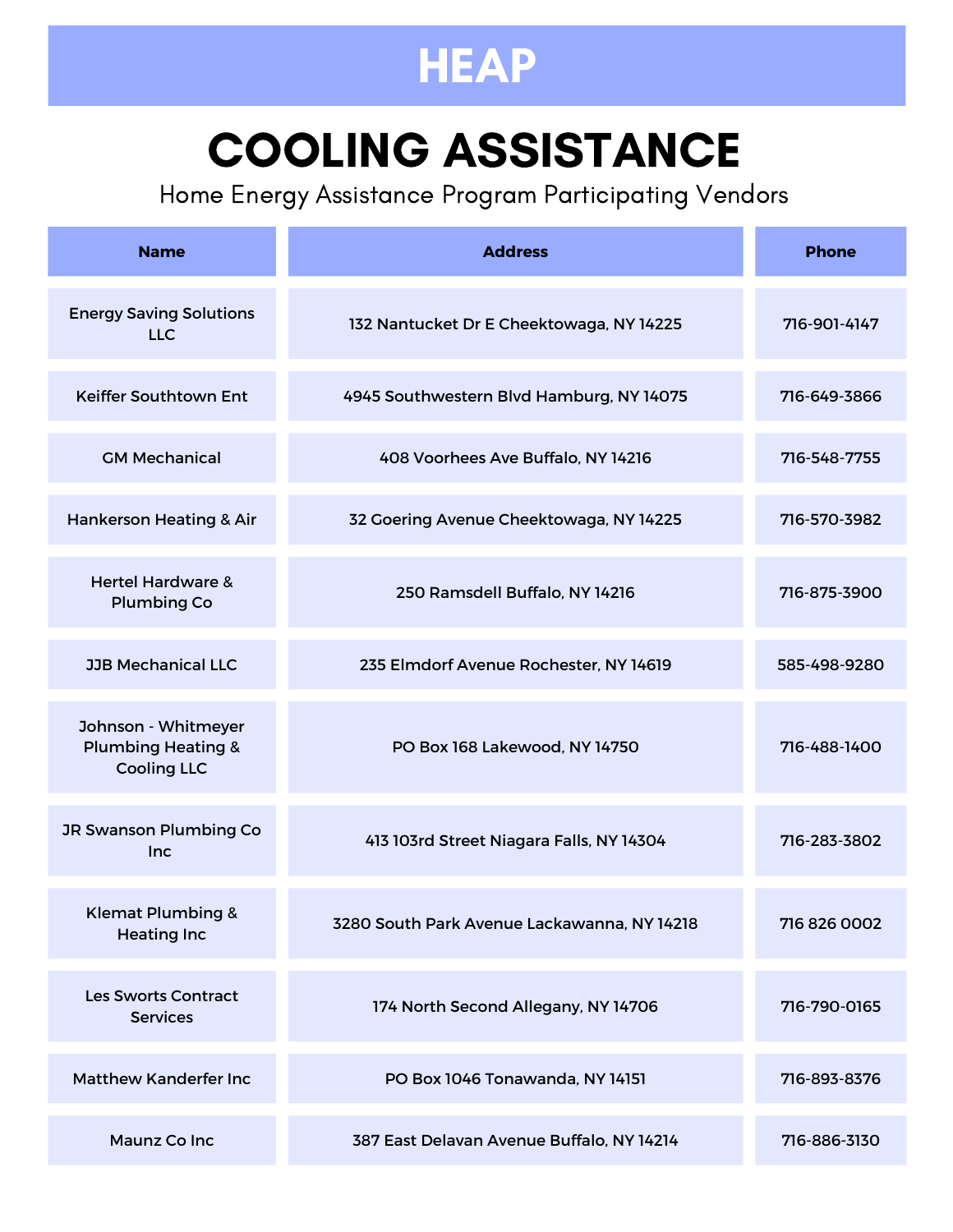# COOLING ASSISTANCE

| <b>Name</b>                                      | <b>Address</b>                              | <b>Phone</b> |
|--------------------------------------------------|---------------------------------------------|--------------|
| <b>Musso Plumbing &amp;</b><br>Heating, Inc.     | 8574 Sheridan Drive Williamsville, NY 14221 | 716-630-0012 |
| <b>New Buffalo Impact</b>                        | 34 Reuquet Pkwy Tonawanda, NY 14150         | 716-881-1477 |
| <b>O'Donnell Heating &amp;</b><br>Cooling, Inc   | 2032 Eggert Road Amherst, NY 14226          | 716-836-8000 |
| Ohrt & Goodman, Inc.                             | 358 Center Road West Seneca, NY 14224       | 716-674-3582 |
| <b>Patterson's General</b><br>Contracting        | 3835 Ewings Road Lockport, NY 14094         | 716 433-6633 |
| Petschke Plumbing &<br>Heating                   | 12501 Broadway Alden, NY 14004              | 716-937-4956 |
| <b>Powell's Heating and</b><br>Cooling           | 22 Harvey Ave Lockport, NY 14094            | 716-417-6686 |
| <b>Prime Time Energy</b><br><b>Services Inc.</b> | 67 Sheldon Ave Depew, NY 14043              | 716-685-4331 |
| <b>Bear's Heating Company</b>                    | 3562 Sowles Road Hamburg, NY 14075          | 716-648-7761 |
| <b>Rosecroft Property</b><br>Maintenance         | 427 Shirley Avenue Buffalo, N.Y 14215-1233  | 716-846-3841 |
| <b>Hometowne Energy</b>                          | 500 Holley Street Brockport, NY 14420       | 585-637-2920 |
| <b>SJR Heating &amp; Cooling</b>                 | 127 Wheeler Street Tonawanda, NY 14150      | 716-245-3743 |